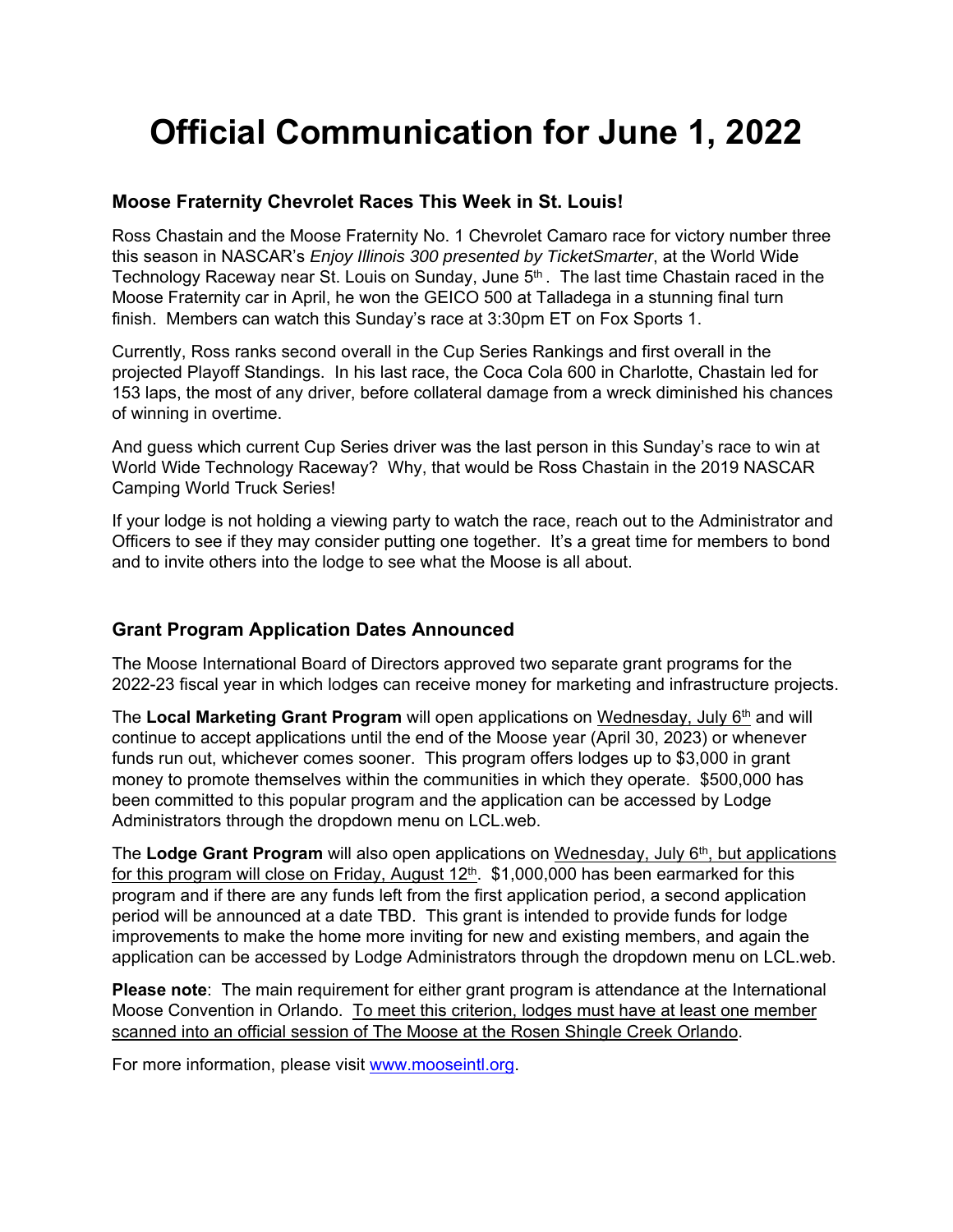### **2022 Moose Convention Pre-Registration Deadline is Today, June 1, 2022**

Registration and housing information for the 2022 International Moose Convention in Orlando, Florida is on the Moose International website (www.mooseintl.org) All active members are welcome to register and attend the convention. Today is the last day to pre-register.

## **2021-2022 Moose of the Year Selection Opens Today, June 1 (Lodges only)**

This program recognizes each Lodge's selection of its most outstanding lodge member (man or woman) as their **Moose of the Year**. Since ALL active members of The Moose may be considered as a Lodge's Moose of the Year nominee, it is our belief that **no Lodge has an excuse to not participate in this recognition program**. Submitting a timely Moose of the Year is one of the criteria for a Lodge to earn the Premier Lodge Award.

The Moose of the Year is selected by the Lodge's Junior Past President, serving as Chairman, and at least three other Past Presidents/Governors of the Lodge. If three (3) active Past Presidents/Governors are not available, the President may appoint other Lodge Officers to the selection committee. Additionally, if the Junior Past President is not available to serve as Chairman, the President may appoint any Past President/Governor of the Lodge to serve in this capacity. The Moose of the Year selection should be based upon the member's overall record as a Moose during the past year, with particular attention paid to their membership efforts, their support of Moose Charities and their contributions to the Lodge and community.

**Electronic Submission**. The Lodge's Moose of the Year selection will be submitted to Moose International electronically, via LCL Web. **On-line entry is now open and will be accepted through Friday, July 8, 2022**.

As a reminder, Lodges are required to submit a Moose of the Year nominee as part of the criteria for the Premier Lodge Award.

#### **Registration For The 2022 International Golf Tournament**

Come join your fellow Moose members this summer in Crawfordsville, IN, for the 2022 golf tournament! The Scramble will take place on Friday, July 29, and the tournament will take place Saturday & Sunday, July 30-31, 2022**.** Register online or download the registration form from the Moose International website, at **www.mooseintl.org**, under: *'Programs & Events'* / '*Sports'* / *Golf*. All registrations must be postmarked no later than Thursday, June 30, 2022 to be accepted.

#### **A Message from Moose Charities regarding March of Checks**

As you prepare for the 2022 International Moose Convention in Orlando, please plan time in your schedule to stop by the Moose Charities booth with donations for the annual '**March of Checks.**'